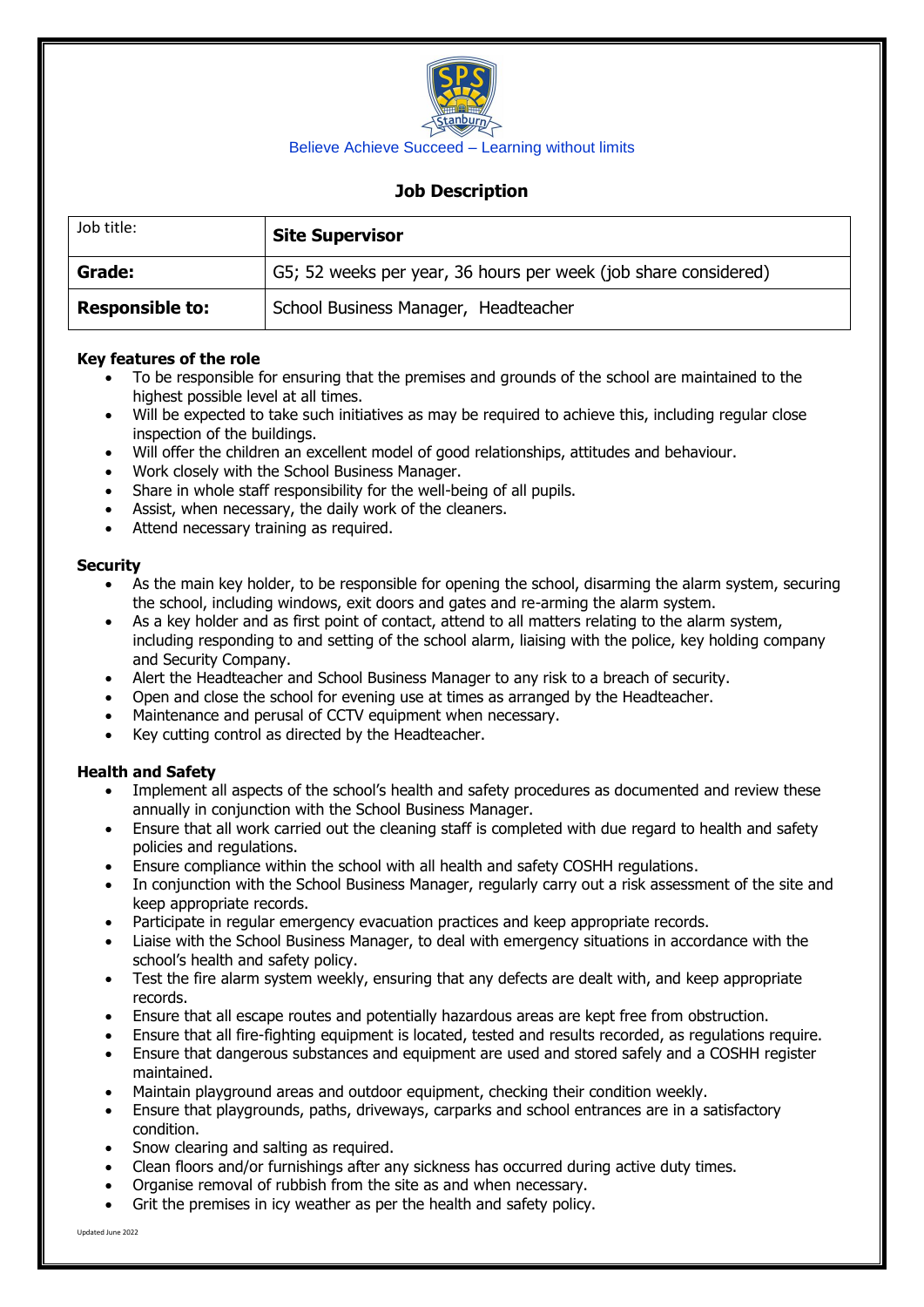

- Ensure that all portable appliances are tested annually or when any changes are made.
- Ensure appropriate Legionella checks are carried out and recorded (appropriate training will be provided).

## **Management and Administration**

- Be responsible, on an annual basis, for planning and managing a maintenance schedule in consultation with the School Business Manager.
- Respond to all reasonable requests, commensurate with the role, as made by the Headteacher and School Business Manager.
- Submit and follow up maintenance requisitions in consultation with the School Business Manager, only ordering materials within budget guidelines.
- With School Business Manager, ensure that documentation relating to the premises is kept up-to-date at all times.
- Maintain records of utilities, meter readings, health and safety, and all other scheduled maintenance checks as agreed with the School Business Manager.
- Liaise with contractors and other professionals as directed by the School Business Manager and Headteacher.
- Arrange tenders and quotes and manage the appointment of external contractors. This could include the writing of specifications for work to be done.
- Noting, monitoring and reporting any defects in the school buildings to the School Business Manager and arrange for repairs and works to be carried out by contractors where own ability is not sufficient.
- Carry out minor maintenance work and repairs that do not require the employment of a contractor.

## **Services, Maintenance and Repairs**

- Ensure maintenance, repairs and inspections of equipment are conducted in accordance with school health and safety regulations.
- Report any defects of building, furniture, fittings and equipment to the Headteacher and School Business Manager.
- Ensure the correct signs are on display e.g. exit, first aid signs.
- Ensure that the premises are adequately heated and lit, appropriate to conditions. Take the necessary steps to ensure the most efficient operation and use of the lighting and heating of the premises including maintenance and operation of the plant.
- Ensure that the boiler room is tidy and that no flammable material is stored there.
- Undertake duties covering maintenance items and emergency repairs as agreed with the School Business Manager, contacting and engaging contractors for tasks requiring specialist skills and keeping relevant records.
- Undertake some external and internal redecoration to an agreed programme, including during the school holidays.
- Ensure replacement of fluorescent tubes, bulbs, shades, diffusers, starters etc., as required, using appropriate access equipment.

## **Contractors**

- Liaise with and ensure that contractors work within health and safety legislation ensuring safety of all persons using the school premises.
- Report any problems/concerns about the work of the contractors on site to the Headteacher and/or School Business Manager.
- Ensure that risk assessments and method statements are available for all work on site and that permits to work are issued on behalf of the school.

## **Cleaning and Hygiene**

- Responsible for the day-to-day monitoring of cleaners and report any issues to the cleaning company.
- Responsible for the safe and hygienic collection and disposal of body fluids e.g. vomit and animal waste found on the playgrounds.
- Ensure that external rubbish is stored appropriately.
- Ensure the school playground is swept, pick up litter and be responsible for the removal of all debris from the roof, paths, play areas, flowerbeds and all entrances.

Updated June 2022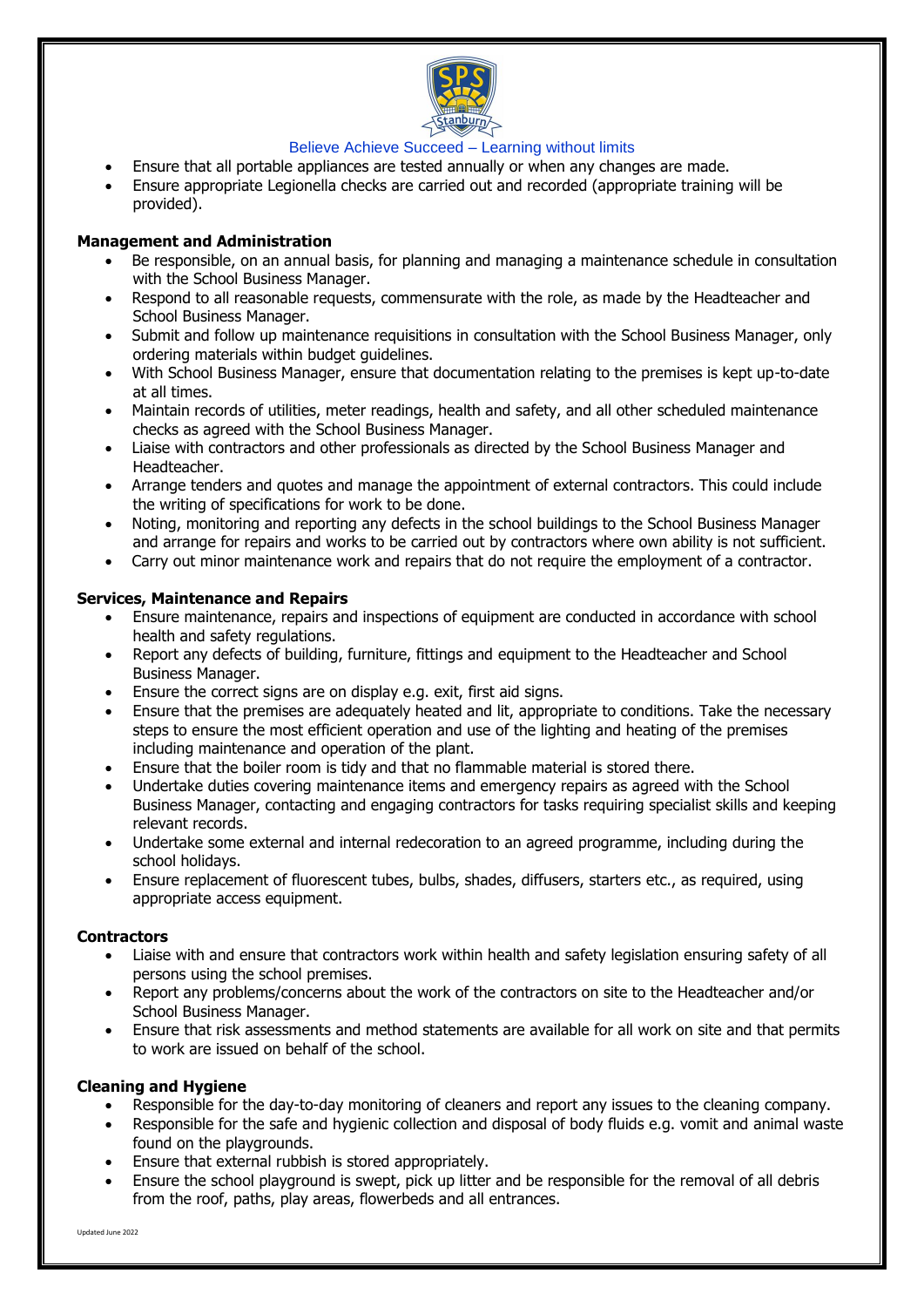

- Responsible for additional cleaning that is not covered by the in-house cleaning team, e.g. window cleaning. Ensure that all internal glass is cleaned.
- To clean the hall floors regularly.
- To remove graffiti as required.
- To be responsible for the removal of simple toilet blockages.
- Assist cleaners with stock take and orders for cleaning and allied materials required by the school within established budget and ensure supplies are always available.

#### **Lettings**

- If additional hours are required to cover lettings, these will be paid at the overtime rate.
- Prepare the required accommodation in accordance with the lettings policy.
- Ensure the security and cleanliness of the site on completion of the letting.
- Ensuring the hirer complies with the terms of the lettings policy.

#### **Porterage**

- Move furniture and equipment as necessary/required in accordance with the principles of manual handling, sometimes with the help of mechanical aids e.g. trolley.
- During work hours, put out/away apparatus, staging and equipment as required, according to the weekly timetable (e.g. assembly, performances, meetings etc).
- Help with porterage of deliveries to the site as appropriate, during on-site times.

The post holder may be required from time to time to undertake other duties within the school as may be reasonably expected, without changing the general character of the duties or the level of responsibility entailed. This is a common occurrence and would not justify a reconsideration of the grading of the post.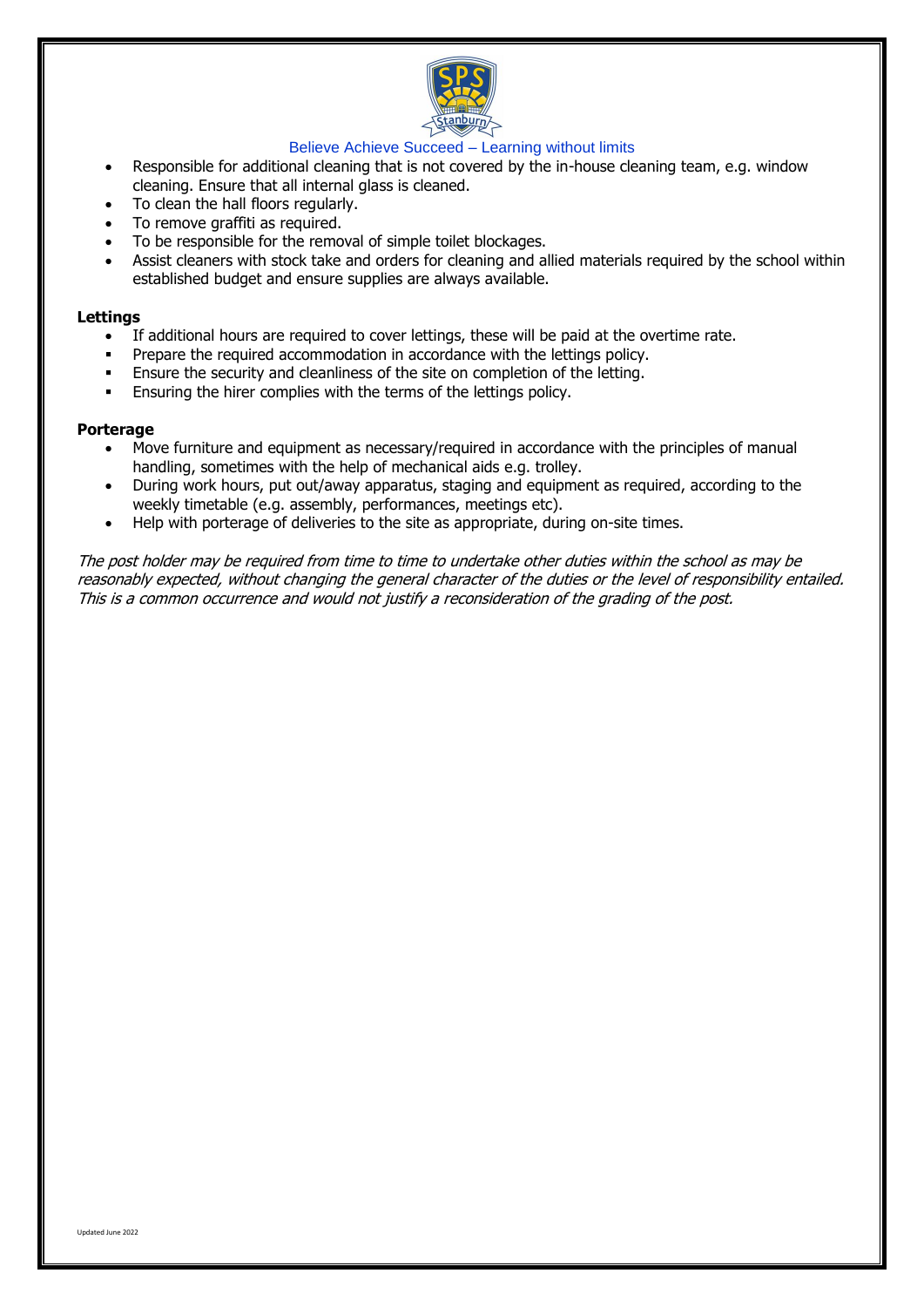

# **SITE SUPERVISOR Person Specification**

|                                               | <b>Essential</b>                                                                                                                                                                                                                                                                                                                                                                                                                                                                                                                                                                                                                                                | <b>Desirable</b>                                                                                                                                                                                                                                           |
|-----------------------------------------------|-----------------------------------------------------------------------------------------------------------------------------------------------------------------------------------------------------------------------------------------------------------------------------------------------------------------------------------------------------------------------------------------------------------------------------------------------------------------------------------------------------------------------------------------------------------------------------------------------------------------------------------------------------------------|------------------------------------------------------------------------------------------------------------------------------------------------------------------------------------------------------------------------------------------------------------|
| <b>Experience</b>                             | Experience of working alongside people as<br>$\bullet$<br>part of a team<br>An understanding that the needs and safety<br>$\bullet$<br>of the children and staff are of prime<br>concern<br>Work effectively both independently and as<br>part of a team<br>An awareness of the need for strict hygiene<br>and cleaning standards                                                                                                                                                                                                                                                                                                                               | • Experience of primary school<br>caretaking<br>• Working in a school environment/site<br>management                                                                                                                                                       |
| <b>Qualifications</b>                         | Basic training and/or sound experience in<br>$\bullet$<br>one or more of the following: general<br>maintenance, plumbing, electrical/building<br>maintenance, heating systems, grounds<br>work.                                                                                                                                                                                                                                                                                                                                                                                                                                                                 | • Have worked in an environment using<br>similar skills<br>• Experience or expertise in areas of DIY<br>• Relevant qualification or training in<br>First Aid and/or Health and Safety,<br><b>COSHH</b>                                                     |
| <b>Skills and</b><br><b>Abilities</b>         | Good organisational skills<br>$\bullet$<br>Ability to prioritise, plan, schedule and<br>$\bullet$<br>evaluate work<br>Ability to be proactive and work on own<br>$\bullet$<br>initiative and manage own work load, within<br>a budget<br>Ability to manage a small team<br>$\bullet$<br>Commitment to the security and wellbeing<br>$\bullet$<br>of the school<br>A willingness to undertake as necessary<br>$\bullet$<br>training in all aspects of the job including<br>health and safety<br>Able to communicate verbally and in writing<br>$\bullet$<br>with all school stakeholders<br>Ability to drive and holding a clean driving<br>$\bullet$<br>licence | • Experience of security systems<br>• Some evidence of administration and<br>IT skills e.g. Record keeping, time<br>sheets<br>• Knowledge and experience of Health<br>and Safety regulations<br>• An understanding of committee and<br>meetings procedures |
| <b>Personal</b><br>qualities and<br>attitudes | Enthusiasm<br>$\bullet$<br>Sense of humour<br>Flexibility<br>$\bullet$<br>To be a proactive member of the school<br>$\bullet$<br>community<br>Hard-working<br>$\bullet$<br>Common sense and initiative<br>$\bullet$<br>Ability and commitment to contribute fully<br>$\bullet$<br>to the tasks in school<br>To uphold the ethos of our school                                                                                                                                                                                                                                                                                                                   | • An interest in professional self-<br>development<br>• A willingness to contribute to the wider<br>life of the school                                                                                                                                     |
| <b>Physical</b><br>requirements               | Ability to physically carry out the duties of<br>$\bullet$<br>the post<br>Ability to work at high levels with<br>$\bullet$<br>appropriate equipment<br>Ability to deal with some manual handling                                                                                                                                                                                                                                                                                                                                                                                                                                                                |                                                                                                                                                                                                                                                            |